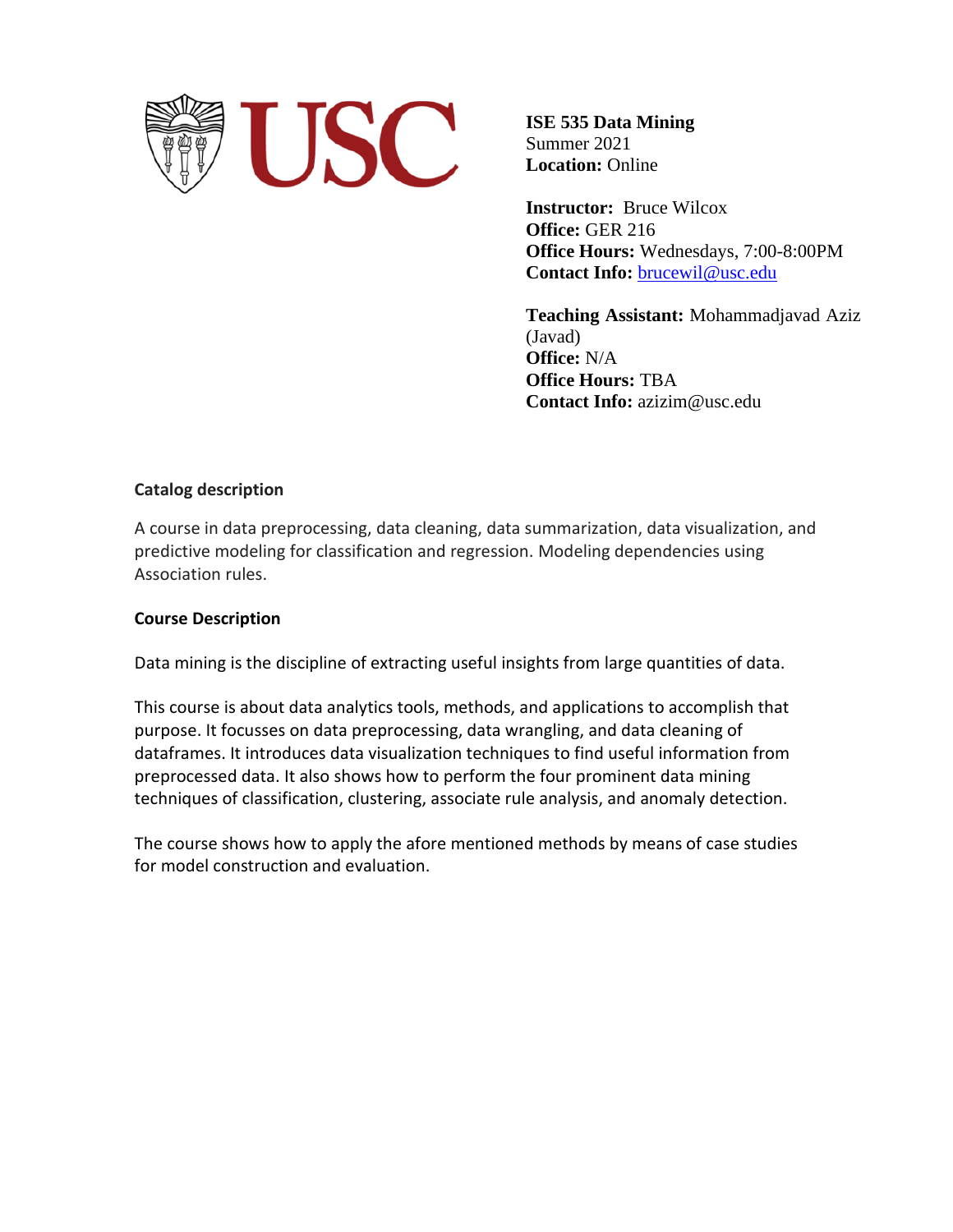## **Learning Objectives and Outcomes**

- Develop an advanced level of proficiency with the preprocessing, visualization, and statistical analysis of data as well as four of the primary data mining algorithmic techniques: classification, clustering, association analysis, and anomaly detection.
- Develop skills in using the R programming environment and some of its packages that are popularly used in industry by data scientists.
- Review and re-enforce basic statistical concepts that are important in the field of data science.
- Explore the data mining disciplines using business-oriented case studies with "mini-projects"
- *Note: this class deals with data mining techniques associated with traditional, structured ("rectangular") data. It does not address free text mining or image/video mining as those are specialties with their own classes.*

**Prerequisite(s):** An undergraduate course on statistics.

**Recommended Preparation**: [ISE 225](http://classes.usc.edu/term-20151/course/ise-225/) (Engineering Statistics I) or equivalent, working knowledge of a programming language.

## **Course Notes**

The course material is available on Blackboard.

## **Technological Proficiency and Hardware/Software Required**

Required software: A programming language is required.

## **Textbooks**

There are no required texts. The lectures and associated PowerPoints, in-class exercises, and projects are intended to be complete summaries of class content. However, students are strongly encouraged to consult the following texts for supplementary materials as referenced in the syllabus and in class:

- James, et. al., *An Introduction to Statistical Learning with Applications in R*, Springer, 2017 (ISL)
- Charu Aggarwal, *Data Mining: The Textbook*, 2015 (Chapter 4, Association Rule Mining)
- Bruce, et. al., Practical Statistics for Data Scientists, O'Reilly, 2020 (PSDS)
- Wickham, *R for Data Science*, O'Reilly, 2017 (RDS)
- Xie, et. al., *R Markdown: The Definitive Guide*, CRC Press, 2018 (RMD)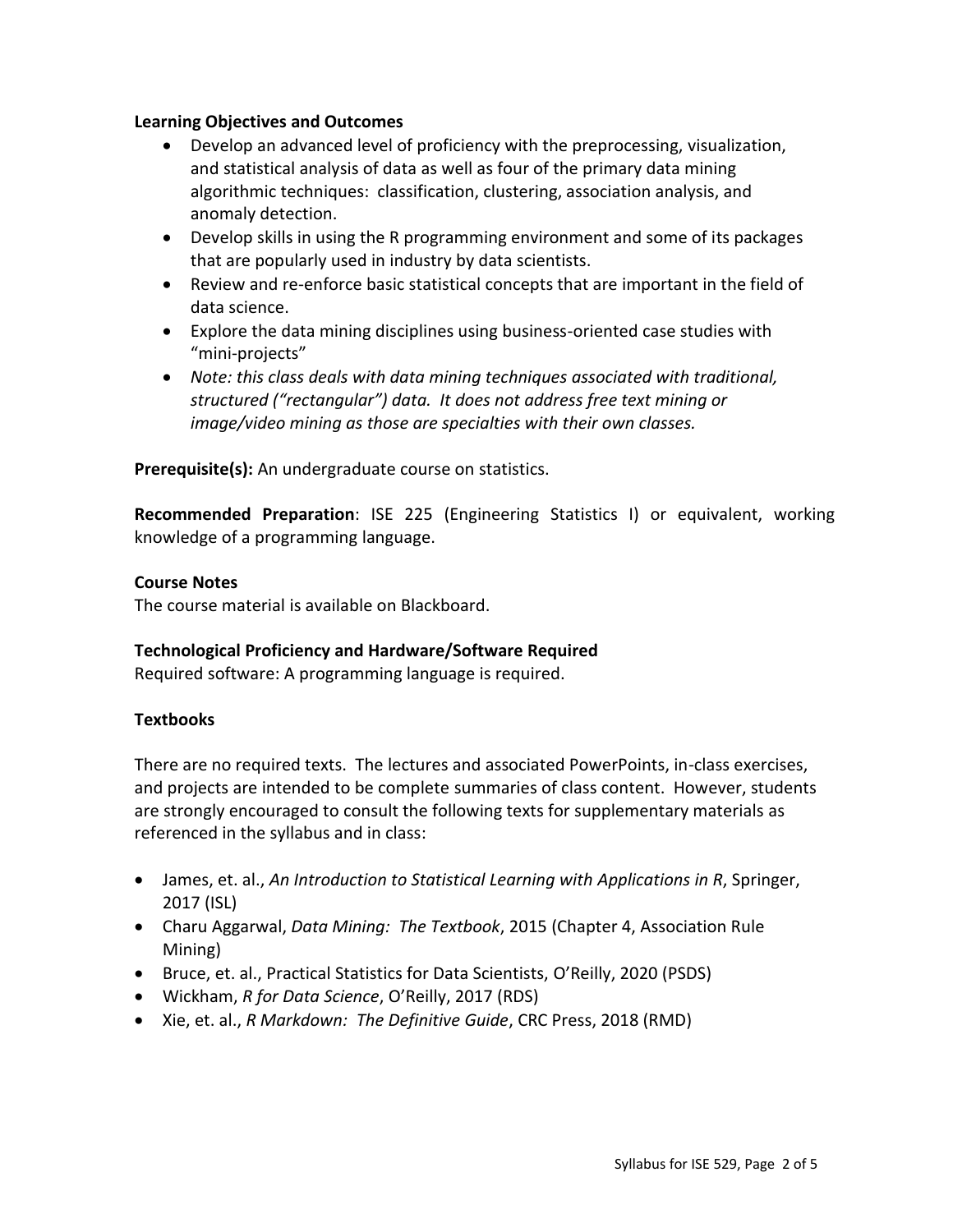## **Description and Assessment of Assignments**

- **Eight homework assignments (one per module)** 50% of final grade
- **Mid-term exam**  $-10\%$  of final grade (covering Modules  $1 4$ )
- **Final course project** 20% of final grade
- **Final exam**  20% of final grade

**Grading Scale** (Course final grades will be determined using the following scale)

|          | A 95-100 | B- 80-82      | $D+ 67-69$ |                |
|----------|----------|---------------|------------|----------------|
| A- 90-94 |          | $C_{+}$ 77-79 | D 63-66    |                |
| B+ 87-89 |          | C 73-76       | D- 60-62   |                |
| B 83-86  |          | $C-70-72$     |            | F 59 and below |

## **Assignment Submission Policy**

Assignments will all be prepared and submitted using R Markdown unless otherwise directed. They should be submitted via backboard by the due date. Email submissions and late submissions are not allowed.

## **Timeline and Rules for submission**

Assignments are to be returned the week after submission. Solutions will be released soon after the homework submission date.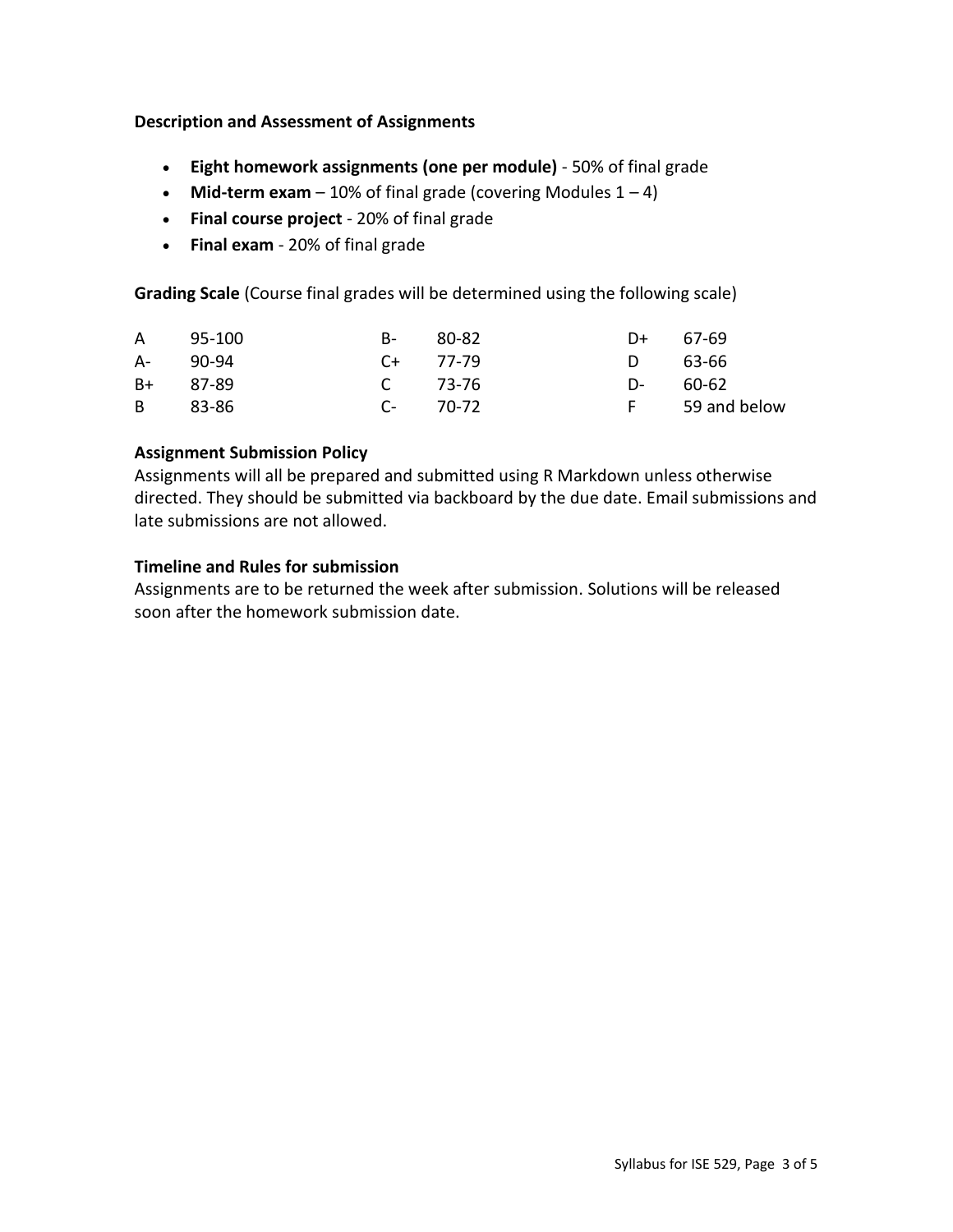# **Course Schedule: A Weekly Breakdown**

| Week           | <b>Date</b> | <b>Topics/Daily Activities</b>                                                                                                        | <b>Homework</b>                                  | <b>References</b>                                 |
|----------------|-------------|---------------------------------------------------------------------------------------------------------------------------------------|--------------------------------------------------|---------------------------------------------------|
| $\mathbf{1}$   | 5/21        | <b>Module 1: Introduction</b><br>Introduction to R, RStudio, and R Markdown.                                                          | Module 1 HW Assigned                             | Class notes<br><b>RMD</b><br>RDS, Chapter 27      |
| $\overline{2}$ | 5/28        | <b>Module 2: Data Preparation</b><br>Data integration, cleaning, reduction, enhancement<br>Tools: Tidy Data, Tidyverse, DPLYR, Tibble | Module 1 HW Due<br>Module 2 HW Assigned          | RDS, Section 3<br>("Wrangle")                     |
| 3              | 6/4         | Module 3: Exploratory Data Analysis (EDA)<br>Univariate/bivariate analysis, data quality assessment<br>Tools: ggplot                  | Module 2 HW Due<br>Module 3 HW Assigned          | PSDS, Chapter 1<br>RDS, Section 2<br>("Explore")  |
| $\overline{a}$ | 6/11        | <b>Module 4: Statistical Data Analysis</b><br>Data and sampling distributions, statistical<br>experiments, significance testing       | Module 3 HW Due                                  | ISLR, Chapter 2<br>PSDS, Chapters 2<br>& 3        |
| 5              | 6/18        |                                                                                                                                       | Module 4 HW Assigned                             |                                                   |
| 6              | 6/25        | <b>Module 5: Classification</b><br>Logistic regression, linear discriminant analysis, and<br>tree-based methods                       | Module 4 HW Due                                  | ISLR,<br>Chapters 4 & 8<br>PSDS, Chapter 5 &<br>6 |
| $\overline{7}$ | 7/2         | Mid-Term Exam (90 minutes)                                                                                                            | Module 5 HW Assigned                             |                                                   |
| 8              | 7/9         | Module 6: Unsupervised Learning<br>Principal components analysis, clustering (K-means,<br>hierarchical, and model-based)              | Module 5 HW Due<br><b>Final Project Assigned</b> | ISLR,<br>Chapter 10,<br>PSDS, Chapter 7           |
| 9              | 7/16        |                                                                                                                                       | Module 6 HW Assigned                             |                                                   |
| 10             | 7/23        | <b>Module 7: Association Rule Analysis</b>                                                                                            | Module 6 HW Due<br>Module 7 HW Assigned          | Aggarwal,<br>Chapter 4                            |
| 11             | 7/30        |                                                                                                                                       | Module 7 HW Assigned                             |                                                   |
| 12             | 8/6         | <b>Module 8: Anomaly Detection</b>                                                                                                    | Module 8 HW Assigned<br><b>Final Project Due</b> | <b>TBA</b>                                        |
| 13             | <b>TBA</b>  | <b>Final Exam</b>                                                                                                                     |                                                  |                                                   |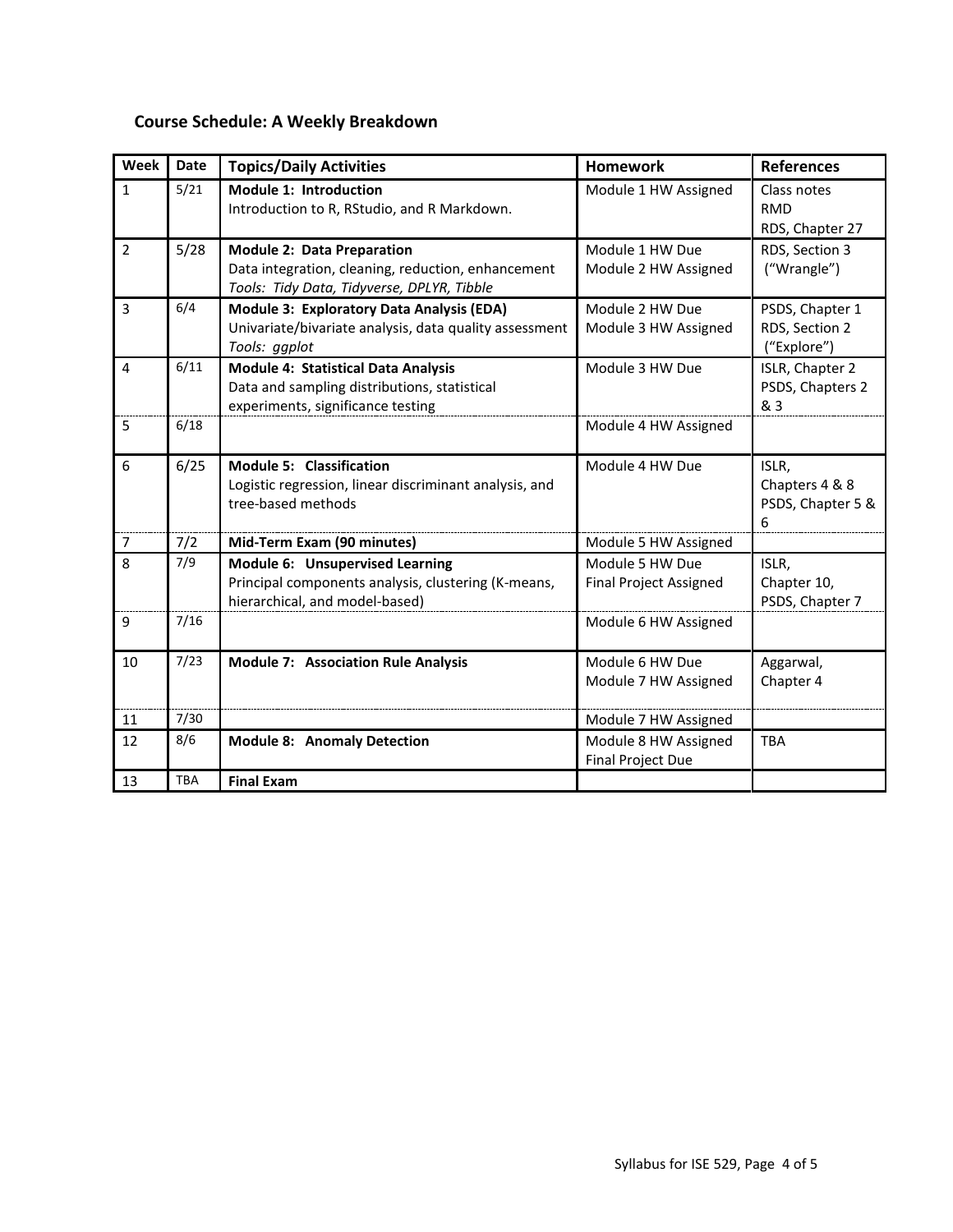## **Statement on Academic Conduct and Support Systems**

### **Academic Conduct:**

Plagiarism – presenting someone else's ideas as your own, either verbatim or recast in your own words – is a serious academic offense with serious consequences. Please familiarize yourself with the discussion of plagiarism in SCampus in Part B, Section 11, "Behavior Violating University Standards" [policy.usc.edu/scampus-part-b.](https://policy.usc.edu/scampus-part-b/) Other forms of academic dishonesty are equally unacceptable. See additional information in SCampus and university policies on scientific misconduct[, policy.usc.edu/scientific](http://policy.usc.edu/scientific-misconduct)[misconduct.](http://policy.usc.edu/scientific-misconduct)

Discrimination, sexual assault, and harassment are not tolerated by the university. You are encouraged to report any incidents to the Office of Equity and Diversit[y http://equity.usc.edu](http://equity.usc.edu/) or to the Department of Public Safety [http://capsnet.usc.edu/department/department-public-safety/online](http://capsnet.usc.edu/department/department-public-safety/online-forms/contact-us)[forms/contact-us.](http://capsnet.usc.edu/department/department-public-safety/online-forms/contact-us) This is important for the safety of the whole USC community. Another member of the university community – such as a friend, classmate, advisor, or faculty member – can help initiate the report, or can initiate the report on behalf of another person. The Center for Women and Men <http://www.usc.edu/student-affairs/cwm/> provides 24/7 confidential support, and the sexual assault resource center webpage [http://sarc.usc.edu](http://sarc.usc.edu/) describes reporting options and other resources.

#### **Support Systems:**

### *Student Health Counseling Services - (213) 740-7711 – 24/7 on call* [engemannshc.usc.edu/counseling](https://engemannshc.usc.edu/counseling/)

Free and confidential mental health treatment for students, including short-term psychotherapy, group counseling, stress fitness workshops, and crisis intervention.

#### *National Suicide Prevention Lifeline - 1 (800) 273-8255 – 24/7 on call* [suicidepreventionlifeline.org](http://www.suicidepreventionlifeline.org/)

Free and confidential emotional support to people in suicidal crisis or emotional distress 24 hours a day, 7 days a week.

### *Relationship and Sexual Violence Prevention Services (RSVP) - (213) 740-4900 – 24/7 on call* [engemannshc.usc.edu/rsvp](https://engemannshc.usc.edu/rsvp/)

Free and confidential therapy services, workshops, and training for situations related to gender-based harm[.](https://engemannshc.usc.edu/rsvp/)

### *Office of Equity and Diversity (OED) | Title IX - (213) 740-5086* [equity.usc.edu,](https://equity.usc.edu/) [titleix.usc.edu](http://titleix.usc.edu/)

Information about how to get help or help a survivor of harassment or discrimination, rights of protected classes, reporting options, and additional resources for students, faculty, staff, visitors, and applicants. The university prohibits discrimination or harassment based on the following protected characteristics: race, color, national origin, ancestry, religion, sex, gender, gender identity, gender expression, sexual orientation, age, physical disability, medical condition, mental disability, marital status, pregnancy, veteran status, genetic information, and any other characteristic which may be specified in applicable laws and governmental regulation[s.](http://sarc.usc.edu/)

### *Bias Assessment Response and Support - (213) 740-2421* [studentaffairs.usc.edu/bias-assessment-response-support](https://studentaffairs.usc.edu/bias-assessment-response-support/)

Avenue to report incidents of bias, hate crimes, and microaggressions for appropriate investigation and response[.](https://studentaffairs.usc.edu/bias-assessment-response-support/)